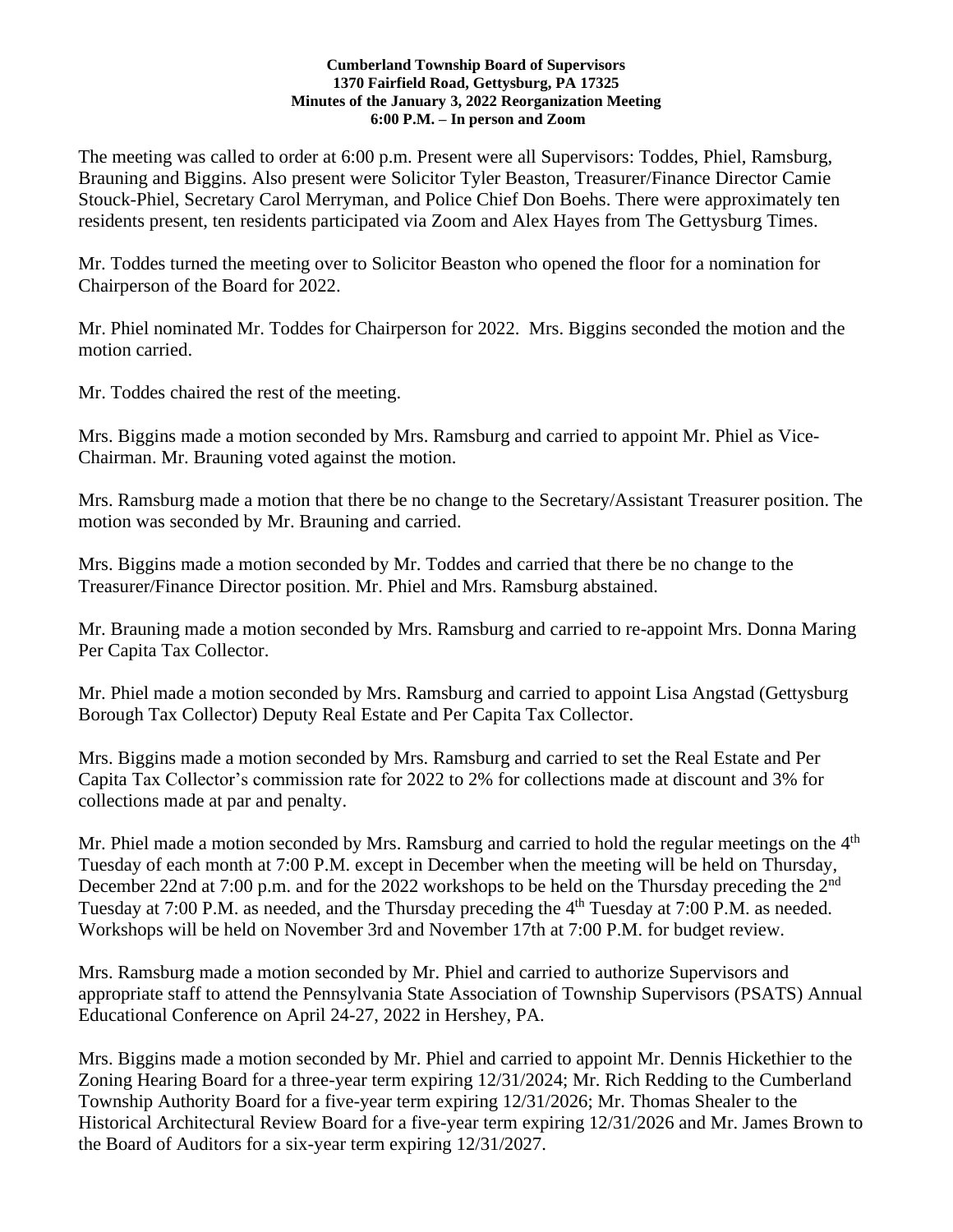Filling the vacancy on the Planning Commission was tabled until the January regular meeting.

Forms for the Supervisors to elect or opt-out of the Township's group health insurance coverages were provided.

Chairman Toddes appointed the committees as follows:

FINANCE – Shaun Phiel and Christine Biggins ECONOMIC DEVELOPMENT - Jeff Brauning and Tiffany Ramsburg PUBLIC SAFETY – Steve Toddes and Christine Biggins HIGHWAY ADMINISTRATION – Jeff Brauning and Shaun Phiel PARK AND RECREATION - Steve Toddes PERSONNEL - Steve Toddes and Tiffany Ramsburg COG REPRESENTATIVE & ALTERNATE – Shaun Phiel, Jeff Brauning and Barbara Underwood, alternate PENSION REVIEW – Steve Toddes and representatives of the Uniformed and Non-Uniformed Employees \*\*The Board made a motion to approve the committees later in the meeting.

The Board affirmed the members of the Agricultural Security Area Advisory Committee for 2022, as it stands, including: David Waybright, Donald Miller, Tom Clowney, James Paddock and George Weikert.

The Board affirmed the members of the Zoning Review Committee for 2022, as it stands, including: Steve Toddes, David Waybright, Barbara Underwood, Dave Sites, Kenny Caudill, Riley Hollingsworth, Michele Long, Ben Thomas, Jr., representatives from Adams County Office of Planning and Development and Tim Staub, consultant.

Mr. Phiel made a motion seconded by Mrs. Ramsburg and carried to adopt Resolution 2022-01 as follows:

### **RESOLUTION 2022-01**

# **A RESOLUTION ELIMINATING EMPLOYEE CONTRIBUTIONS TO THE POLICE PENSION PLAN FOR 2022**

BE IT RESOLVED AND ENACTED by the Authority of Cumberland Township, Adams County, Commonwealth of Pennsylvania, by the Board of Supervisors, it is hereby resolved and enacted as follows:

The conditions required by Act 600 allowing for the elimination of employee contributions to the Police Pension Plan have been met;

- \*\* The condition of the plan is such that contributions may be reduced, or eliminated, as evidenced by an actuarial study;
- \*\* Municipal contributions will be required to keep the fund actuarially sound;

\*\* The governing body of the Municipality eliminates employee contributions in 2022.

ENACTED AND ORDAINED THIS 3rd DAY OF JANUARY, 2022 BY THE BOARD OF SUPERVISORS OF CUMBERLAND TOWNSHIP.

Mrs. Ramsburg made a motion seconded by Mr. Phiel and carried to adopt Resolution 2022-02 as follows: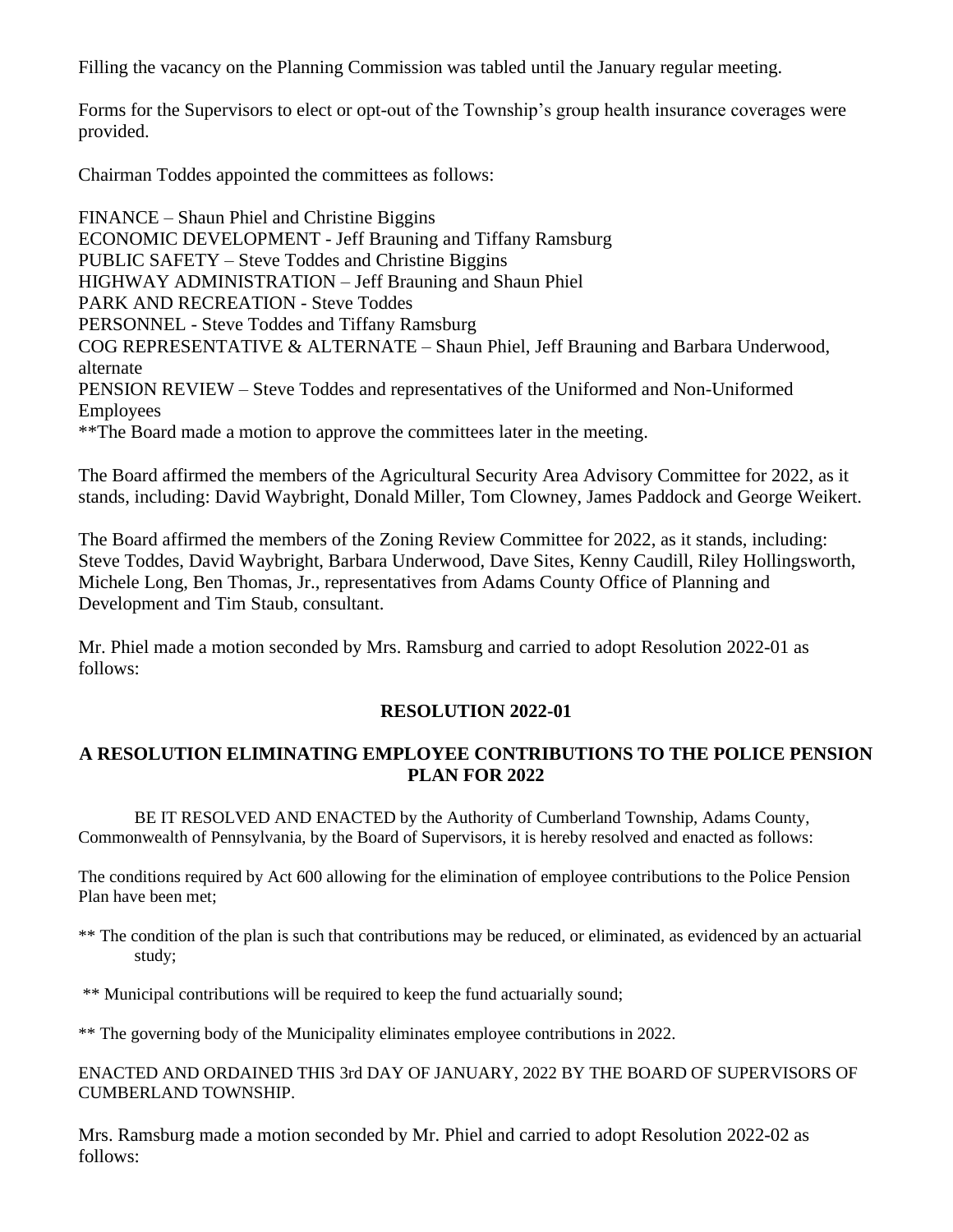#### **RESOLUTION 2022-02**

# **A RESOLUTION APPOINTING THE CHIEF ADMINISTRATIVE OFFICER OF THE MUNICIPAL PENSION PLANS FOR CUMBERLAND TOWNSHIP**

We appoint Ben Thomas, Jr. as the Administrative Officer for the Police and Non-Uniformed Pension Plans of Cumberland Township.

ENACTED AND ORDAINED THIS 3rd DAY OF JANUARY, 2022 BY THE BOARD OF SUPERVISORS OF CUMBERLAND TOWNSHIP.

Mrs. Biggins made a motion seconded by Mrs. Ramsburg and carried to adopt Resolutions 2022-03, 2022-04 and 2021-05 with a 3% increase.

### **RESOLUTION 2022-03 RESOLUTION FOR THE PERMIT FEE SCHEDULE**

## **RESOLUTION 2022-04 SUBDIVISION AND LAND DEVELOPMENT PLAN FEES**

## **RESOLUTION 2022-05 STORMWATER MANAGEMENT PLAN FEES**

#### **Other Business:**

Mrs. Ramsburg made a motion seconded by Mr. Phiel and carried to accept the low bid for Municipal Solid Waste Collection/Disposal and Recycling from Waste Connections (the Township's current hauler). The aggregate bid is \$308.38. It was mentioned that the Township receives very few complaints about Waste Connections, residents will not have to switch their totes and the bid is considerably lower. The other bid was received from Waste Management, in the aggregate amount of \$393.80.

Mr. Phiel made a motion seconded by Mrs. Ramsburg and carried to approve the Township Manager, Ben Thomas, Jr.'s request to be allowed to carry over 80 hours of unused vacation time. Mr. Brauning voted against the motion.

### **Public Comment:**

Mr. Harry Hartman, 79 Hunter's Trail, asked why there are ten less appointments on the agenda than there were last year? That was explained by Solicitor Beaston.

Ms. Elizabeth Magner, Belmont Road, asked what the fees are that are being raised by 3% and that was explained.

Mr. Brauning stated that he does not agree with all of the committee appointments. Mrs. Biggins also asked that we go over the committees again and they were restated as noted above. Mrs. Biggins made a motion to approve the committees as stated by the Chairman above, seconded by Mrs. Ramsburg and carried. Mr. Brauning votes against the motion.

Mr. Brauning asked why there is no Building and Grounds Committee now and there was one in 2019? Mr. Toddes stated that the committee was formed in conjunction with a proposed building renovation that